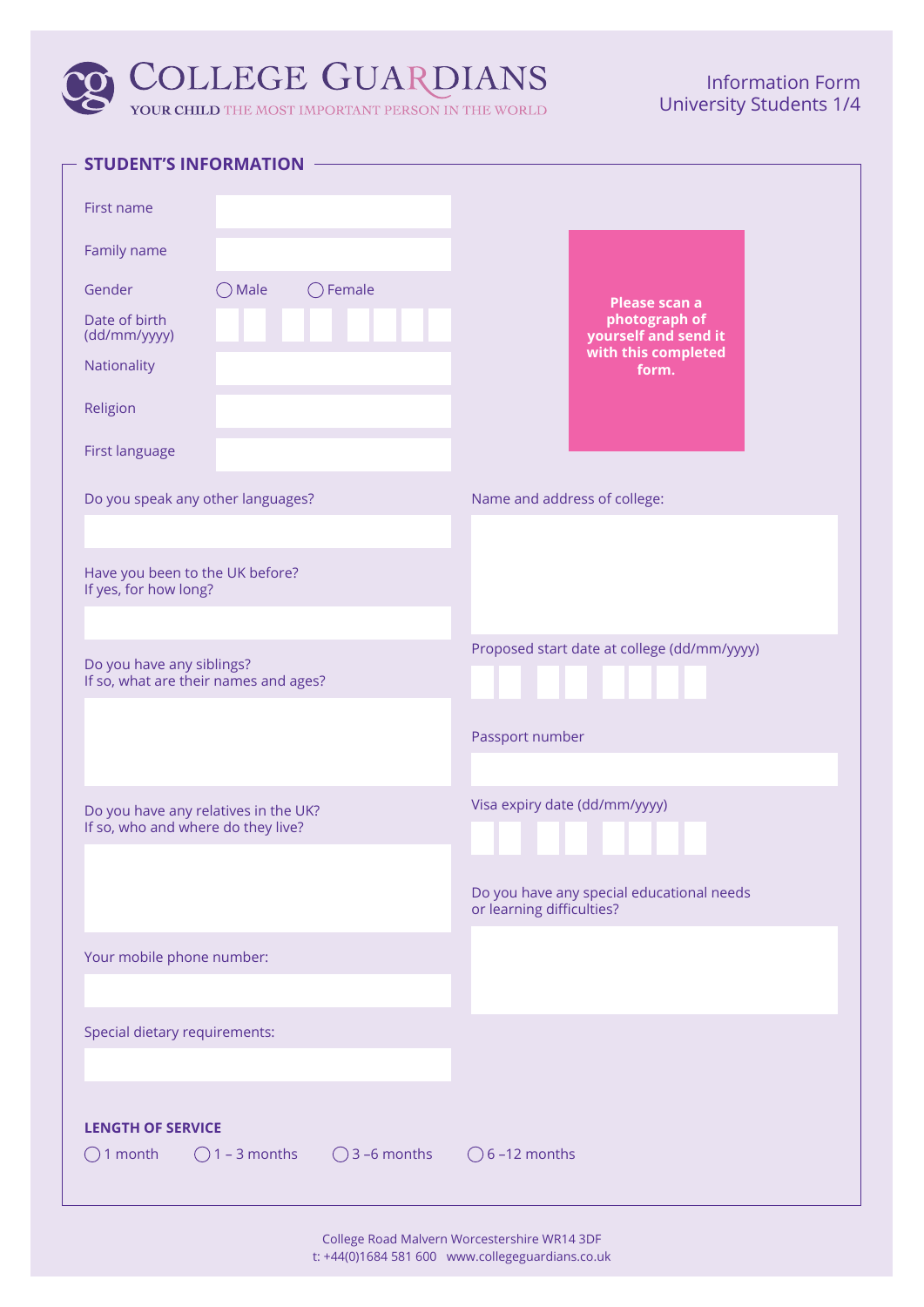# **COLLEGE GUARDIANS** YOUR CHILD THE MOST IMPORTANT PERSON IN THE WORLD

### Information Form University Students 2/4

| <b>Father</b>                                         | <b>Mother</b>             |
|-------------------------------------------------------|---------------------------|
| Full name and title                                   | Full name and title       |
| Home telephone                                        | Home telephone            |
| <b>Business telephone</b>                             | <b>Business telephone</b> |
| Mobile telephone                                      | Mobile telephone          |
| <b>Email address</b>                                  | <b>Email address</b>      |
| Occupation                                            | Occupation                |
| Home address                                          | Home address              |
| <b>Business address</b>                               | <b>Business address</b>   |
| <b>Emergency contact if parents cannot be reached</b> |                           |
| Name                                                  | Mobile telephone          |

### **MEDICAL INFORMATION**

| Do you suffer from any of the following? If yes, please give details |                                                        |                           |               |  |  |  |
|----------------------------------------------------------------------|--------------------------------------------------------|---------------------------|---------------|--|--|--|
| <b>Diabetes</b>                                                      |                                                        |                           |               |  |  |  |
| <b>Migraine</b>                                                      |                                                        |                           |               |  |  |  |
| Epilepsy                                                             |                                                        |                           |               |  |  |  |
| Any other illness or disability?                                     |                                                        |                           |               |  |  |  |
|                                                                      |                                                        |                           |               |  |  |  |
|                                                                      | Have you ever suffered from any infectious diseases?   | Yes (please give details) | $\bigcirc$ No |  |  |  |
|                                                                      |                                                        |                           |               |  |  |  |
|                                                                      | Are you allergic to or actively sensitive to anything? | Yes (please give details) | $()$ No       |  |  |  |
|                                                                      |                                                        |                           |               |  |  |  |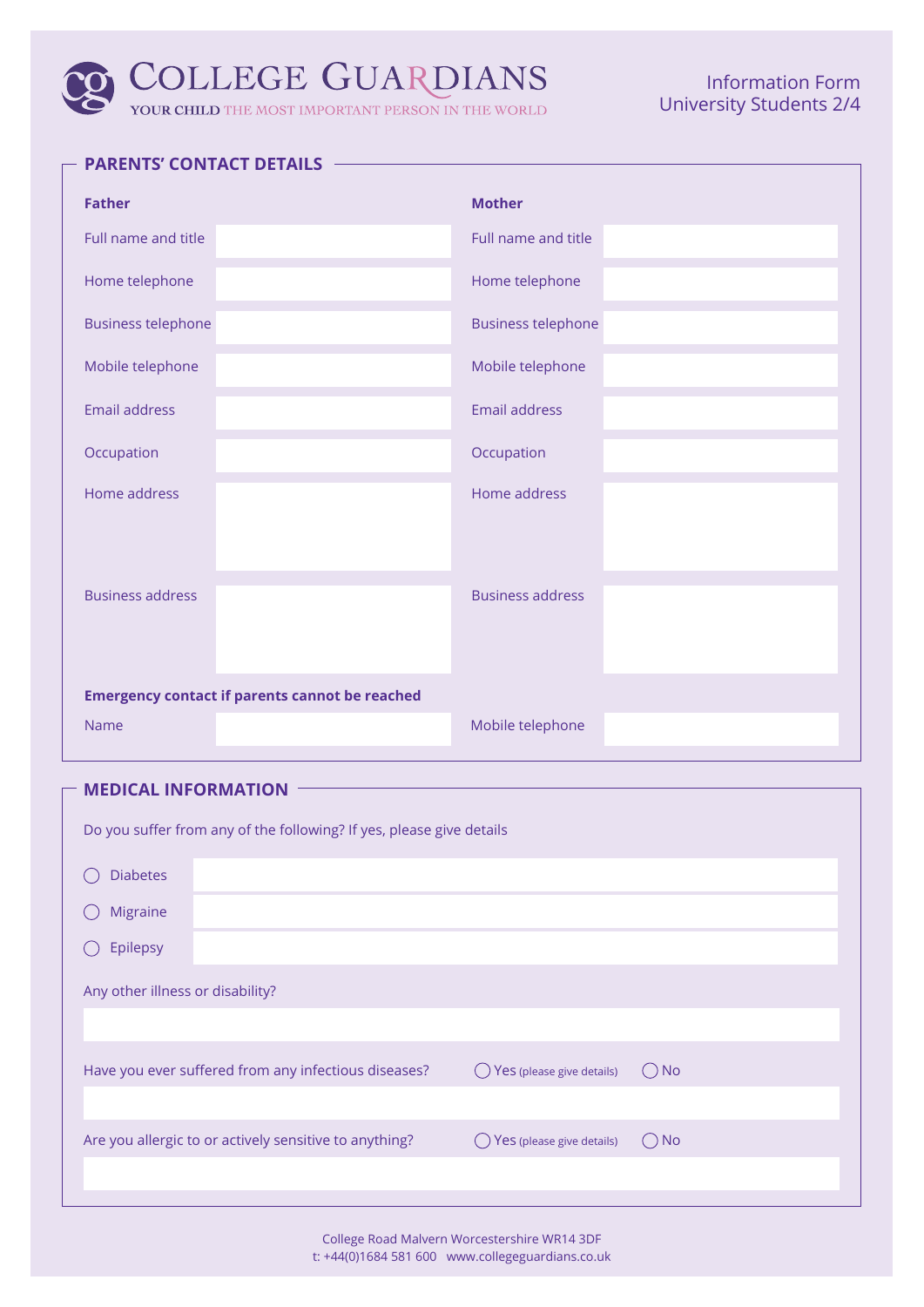# **COLLEGE GUARDIANS** YOUR CHILD THE MOST IMPORTANT PERSON IN THE WORLD

### Information Form University Students 3/4

| Dates given if known:<br>Immunisation record<br>Dates given if known:<br><b>BCG</b><br>Diphtheria<br><b>Hepatitis A</b><br>$($ )<br>Tetanus<br>$\bigcirc$ Hepatitis B<br><b>Whooping Cough</b><br>$\bigcirc$ Meningitis C<br>Polio<br>◯ COVID-19<br>Hib<br>◯ Measles, Mumps,<br>Rubella (MMR)<br>Have you had any other immunisations?<br>$\bigcirc$ No<br>Yes (please give details)<br>Do you suffer with any mental health conditions? $\bigcirc$ Yes (please give details)<br>$\bigcirc$ No<br>Do you suffer from hay fever?<br>$\bigcirc$ No<br>$\bigcirc$ Yes (how badly and please give details of any medication)<br>Do you suffer from travel sickness?<br>$\bigcirc$ No<br>() Yes (how badly and please give details of any medication)<br>Are you currently taking any medication?<br>$\bigcirc$ Yes (please give details and if appropriate a translation in English) $\bigcirc$ No<br>Do you suffer from asthma?<br>$\bigcirc$ Yes (how badly and please give details of any medication)<br>()No<br>Is there any reason why you cannot take part in active games or sports?<br>Please tell us about your interests, your hobbies, your likes and dislikes and your personality in general.<br>Please continue if necessary on a separate sheet. | <b>MEDICAL INFORMATION</b> |  |  |  |  |  |  |  |
|-------------------------------------------------------------------------------------------------------------------------------------------------------------------------------------------------------------------------------------------------------------------------------------------------------------------------------------------------------------------------------------------------------------------------------------------------------------------------------------------------------------------------------------------------------------------------------------------------------------------------------------------------------------------------------------------------------------------------------------------------------------------------------------------------------------------------------------------------------------------------------------------------------------------------------------------------------------------------------------------------------------------------------------------------------------------------------------------------------------------------------------------------------------------------------------------------------------------------------------------------------------|----------------------------|--|--|--|--|--|--|--|
|                                                                                                                                                                                                                                                                                                                                                                                                                                                                                                                                                                                                                                                                                                                                                                                                                                                                                                                                                                                                                                                                                                                                                                                                                                                             |                            |  |  |  |  |  |  |  |
|                                                                                                                                                                                                                                                                                                                                                                                                                                                                                                                                                                                                                                                                                                                                                                                                                                                                                                                                                                                                                                                                                                                                                                                                                                                             |                            |  |  |  |  |  |  |  |
|                                                                                                                                                                                                                                                                                                                                                                                                                                                                                                                                                                                                                                                                                                                                                                                                                                                                                                                                                                                                                                                                                                                                                                                                                                                             |                            |  |  |  |  |  |  |  |
|                                                                                                                                                                                                                                                                                                                                                                                                                                                                                                                                                                                                                                                                                                                                                                                                                                                                                                                                                                                                                                                                                                                                                                                                                                                             |                            |  |  |  |  |  |  |  |
|                                                                                                                                                                                                                                                                                                                                                                                                                                                                                                                                                                                                                                                                                                                                                                                                                                                                                                                                                                                                                                                                                                                                                                                                                                                             |                            |  |  |  |  |  |  |  |
|                                                                                                                                                                                                                                                                                                                                                                                                                                                                                                                                                                                                                                                                                                                                                                                                                                                                                                                                                                                                                                                                                                                                                                                                                                                             |                            |  |  |  |  |  |  |  |
|                                                                                                                                                                                                                                                                                                                                                                                                                                                                                                                                                                                                                                                                                                                                                                                                                                                                                                                                                                                                                                                                                                                                                                                                                                                             |                            |  |  |  |  |  |  |  |
|                                                                                                                                                                                                                                                                                                                                                                                                                                                                                                                                                                                                                                                                                                                                                                                                                                                                                                                                                                                                                                                                                                                                                                                                                                                             |                            |  |  |  |  |  |  |  |
|                                                                                                                                                                                                                                                                                                                                                                                                                                                                                                                                                                                                                                                                                                                                                                                                                                                                                                                                                                                                                                                                                                                                                                                                                                                             |                            |  |  |  |  |  |  |  |
|                                                                                                                                                                                                                                                                                                                                                                                                                                                                                                                                                                                                                                                                                                                                                                                                                                                                                                                                                                                                                                                                                                                                                                                                                                                             |                            |  |  |  |  |  |  |  |
|                                                                                                                                                                                                                                                                                                                                                                                                                                                                                                                                                                                                                                                                                                                                                                                                                                                                                                                                                                                                                                                                                                                                                                                                                                                             |                            |  |  |  |  |  |  |  |
|                                                                                                                                                                                                                                                                                                                                                                                                                                                                                                                                                                                                                                                                                                                                                                                                                                                                                                                                                                                                                                                                                                                                                                                                                                                             |                            |  |  |  |  |  |  |  |
|                                                                                                                                                                                                                                                                                                                                                                                                                                                                                                                                                                                                                                                                                                                                                                                                                                                                                                                                                                                                                                                                                                                                                                                                                                                             |                            |  |  |  |  |  |  |  |
|                                                                                                                                                                                                                                                                                                                                                                                                                                                                                                                                                                                                                                                                                                                                                                                                                                                                                                                                                                                                                                                                                                                                                                                                                                                             |                            |  |  |  |  |  |  |  |
|                                                                                                                                                                                                                                                                                                                                                                                                                                                                                                                                                                                                                                                                                                                                                                                                                                                                                                                                                                                                                                                                                                                                                                                                                                                             |                            |  |  |  |  |  |  |  |
|                                                                                                                                                                                                                                                                                                                                                                                                                                                                                                                                                                                                                                                                                                                                                                                                                                                                                                                                                                                                                                                                                                                                                                                                                                                             |                            |  |  |  |  |  |  |  |
|                                                                                                                                                                                                                                                                                                                                                                                                                                                                                                                                                                                                                                                                                                                                                                                                                                                                                                                                                                                                                                                                                                                                                                                                                                                             |                            |  |  |  |  |  |  |  |
|                                                                                                                                                                                                                                                                                                                                                                                                                                                                                                                                                                                                                                                                                                                                                                                                                                                                                                                                                                                                                                                                                                                                                                                                                                                             |                            |  |  |  |  |  |  |  |
|                                                                                                                                                                                                                                                                                                                                                                                                                                                                                                                                                                                                                                                                                                                                                                                                                                                                                                                                                                                                                                                                                                                                                                                                                                                             |                            |  |  |  |  |  |  |  |

College Road Malvern Worcestershire WR14 3DF t: +44(0)1684 581 600 www.collegeguardians.co.uk